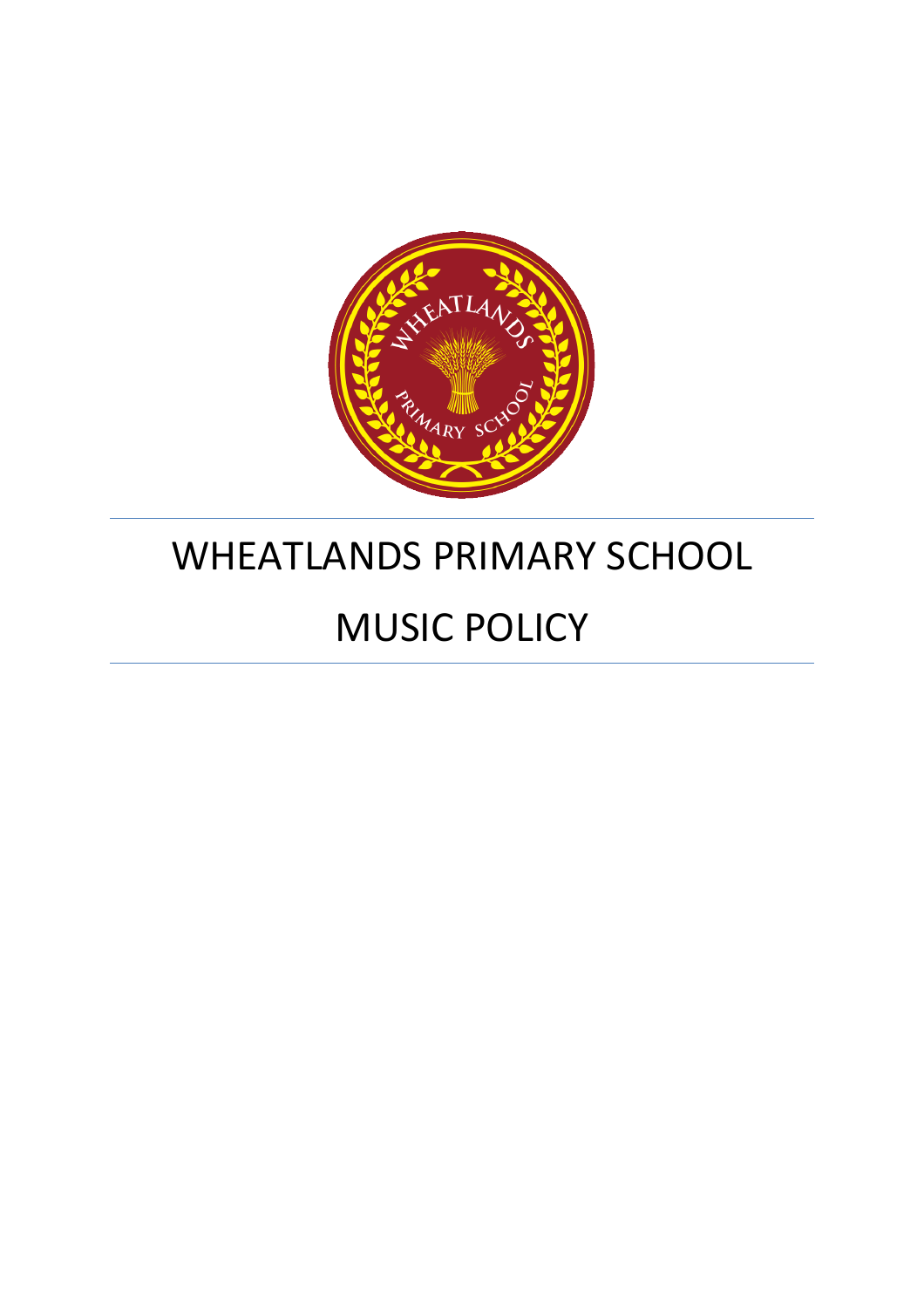#### **Introduction**

At Wheatlands Primary School we recognise that music is an important part of our lives. Everywhere you go there is music. Music reflects our time and place, our heritage, the community we live in, and our multicultural world.

Our aim is to ensure that practical music making and a greater appreciation of music is within the reach of all children. This will enable them to develop creativity, express themselves through music and participate in rewarding group performances. Through the wide range of musical opportunities they experience during their time at Wheatlands, we hope they will come to find the joy and sense of well-being that music can offer.

In addition, music offers children the opportunity to develop many life skills such as listening and concentration, physical coordination, patterns and number work, teamwork and social skills. It also provides a means of building self-confidence and resilience through perseverance.

#### **Curriculum Intent**

At Wheatlands Primary School, it is our intent that we make music an enjoyable learning experience. We encourage children to participate in a variety of musical experiences through which we aim to build up the confidence of all children. Our teaching focuses on developing the children's ability to understand rhythm and follow a beat. Through singing songs, children learn about the structure and organisation of music.

We teach them to listen and to appreciate different forms of music. Children develop descriptive language skills in music lessons when learning about how music can represent different feelings, emotions and narratives. We also teach technical vocabulary such as volume, pitch, beat and rhythm and encourage children to discuss music using these terms.

Children in EYFS and Year 1 join in a daily First Thing Music session. First Thing Music is inspired by the Kodály method, which offers a structured approach to music education. It is playful and physical, based on a carefully worked out sequential curriculum in which songs and musical games are used to teach the basics of music. It uses techniques such as signs, games, clapping, reading musical symbols and rhythmic notation, and most centrally, singing.

The Charanga scheme of work is used from Year 1 - 6 to ensure a wide exposure to different genres of music, with lots of practical opportunities to explore and develop as musicians and singers.

#### **The National Plan for Music Education**

The National Plan states that every child should have the opportunity to play a musical instrument for a year and at the very least a term of tuition must be offered to all children.

#### **Music in the National Curriculum from 2014**

At Foundation Stage children will sing songs, move to music, and explore sounds.

At Key Stage One children will sing songs, speak chants and rhymes, and play a range of tuned and untuned percussion instruments. They will experiment with sounds, relate them to simple symbols and use them to create their own musical effects.

At Key Stage 2 pupils will play and perform in solo and ensemble contexts. They will improvise and compose, learn to use musical notations, experience a range of music from different traditions, and develop an understanding of the history of music.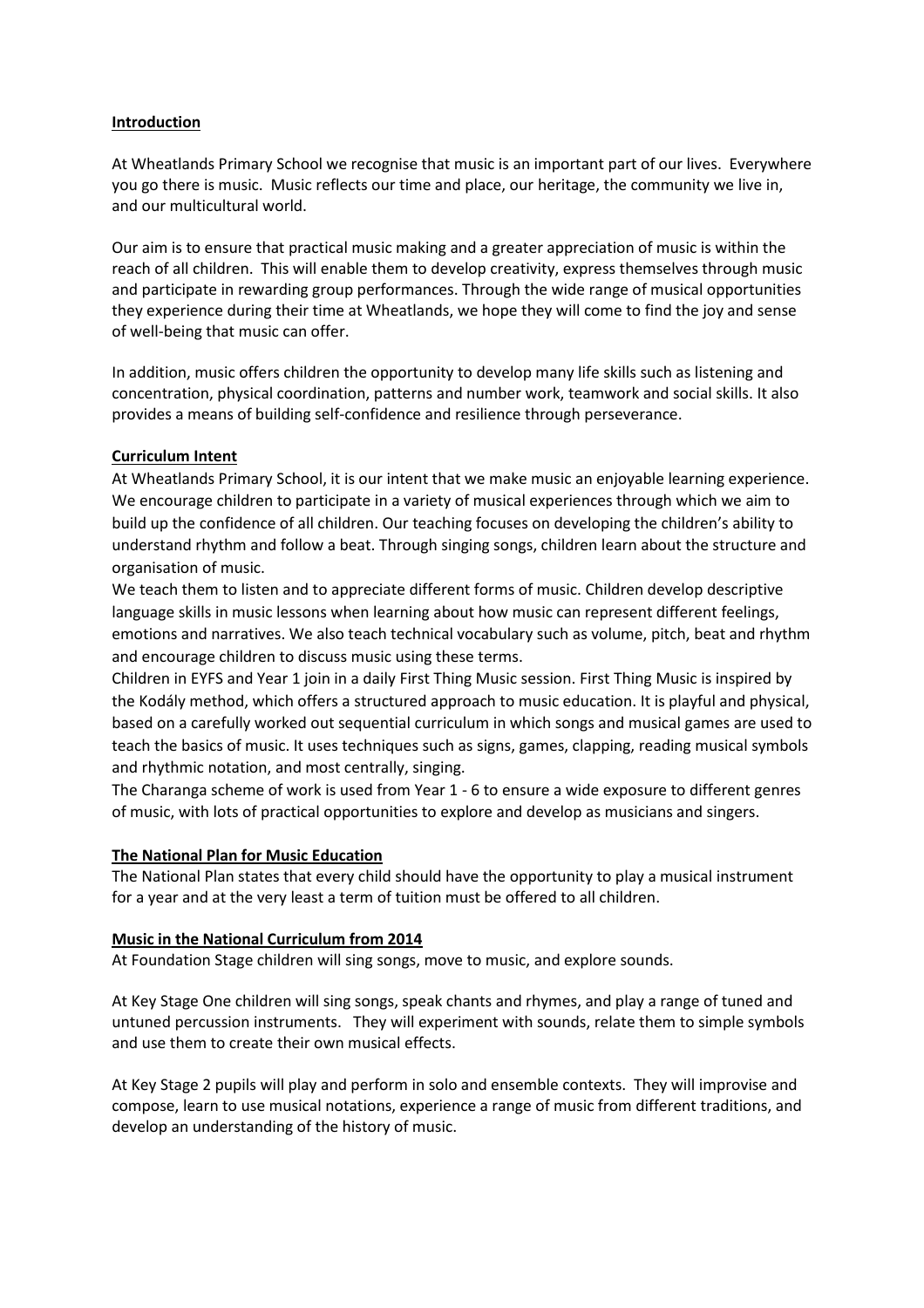## **Continuity**

The following dimensions are central to performing and composing and are a part of the curriculum for all year groups:

| Pitch            | (high and low sounds; melody)                                                     |
|------------------|-----------------------------------------------------------------------------------|
| <b>Duration</b>  | (long and short sounds; rhythm)                                                   |
| <b>Dynamics</b>  | (loud and quiet sounds; contrasts)                                                |
|                  | Tempo (speed, keeping the pulse/beat)                                             |
| <b>Timbre</b>    | (quality of sound – the kind of sound instruments make and how to choose them for |
|                  | different purposes)                                                               |
| <b>Texture</b>   | (combining sounds to create different effects)                                    |
| <b>Structure</b> | (how music is put together, eg verse and chorus; beginning/middle/end)            |

#### **Curriculum Organisation**

Music is delivered on a regular basis. This may be weekly, termly or in blocks. The school uses a specialist music teacher and Tees Valley Music Service to support the core elements of the music curriculum. In addition, class teachers provide further coverage of the music curriculum using a range of resources, including Charranga. Each class takes part in regular singing sessions.

## **Assessment, Recording, Reporting**

The school has brief statements for each year group showing the main musical learning outcomes for the year.

Learning objectives are determined by the specialist music teacher in conjunction with the class teacher and the long term overview.

The class teacher may take photographs/video clips of music to show achievement or progress which is often shared on the school Twitter feed.

The child's personal enjoyment of music is included in each child's annual progress report to parents and a teacher comment may be made.

## **Other opportunities for music**

Children from Y2-6 have the opportunity to join an after-school choir run by an external agency. There are additional opportunities for children to perform with the school choir at different points during the year.

#### Small group tuition

Children in Key Stage 2 have the opportunity to learn a musical instrument with specialist tuition in small groups provided by Tess Valley Music Service at a cost to parents. Children work towards awards and Graded exams and have the opportunity to attend music workshops and join the TVMS music ensembles.

#### Assemblies

During our assemblies, the whole school sings together and we have a regular hymn practice. We listen to different composers as we come in and out of assembly. Occasionally pupils or visiting musicians perform to the school during assemblies

#### Events/concerts/performances/festivals

During the course of a school year, every child has the opportunity to take part in a performance, incorporating singing, drama and often dance.

Year groups perform at different points during the year, celebrating the major Christian festivals, marking the end of their time at primary school, enriching a topic or as part of a larger initiative eg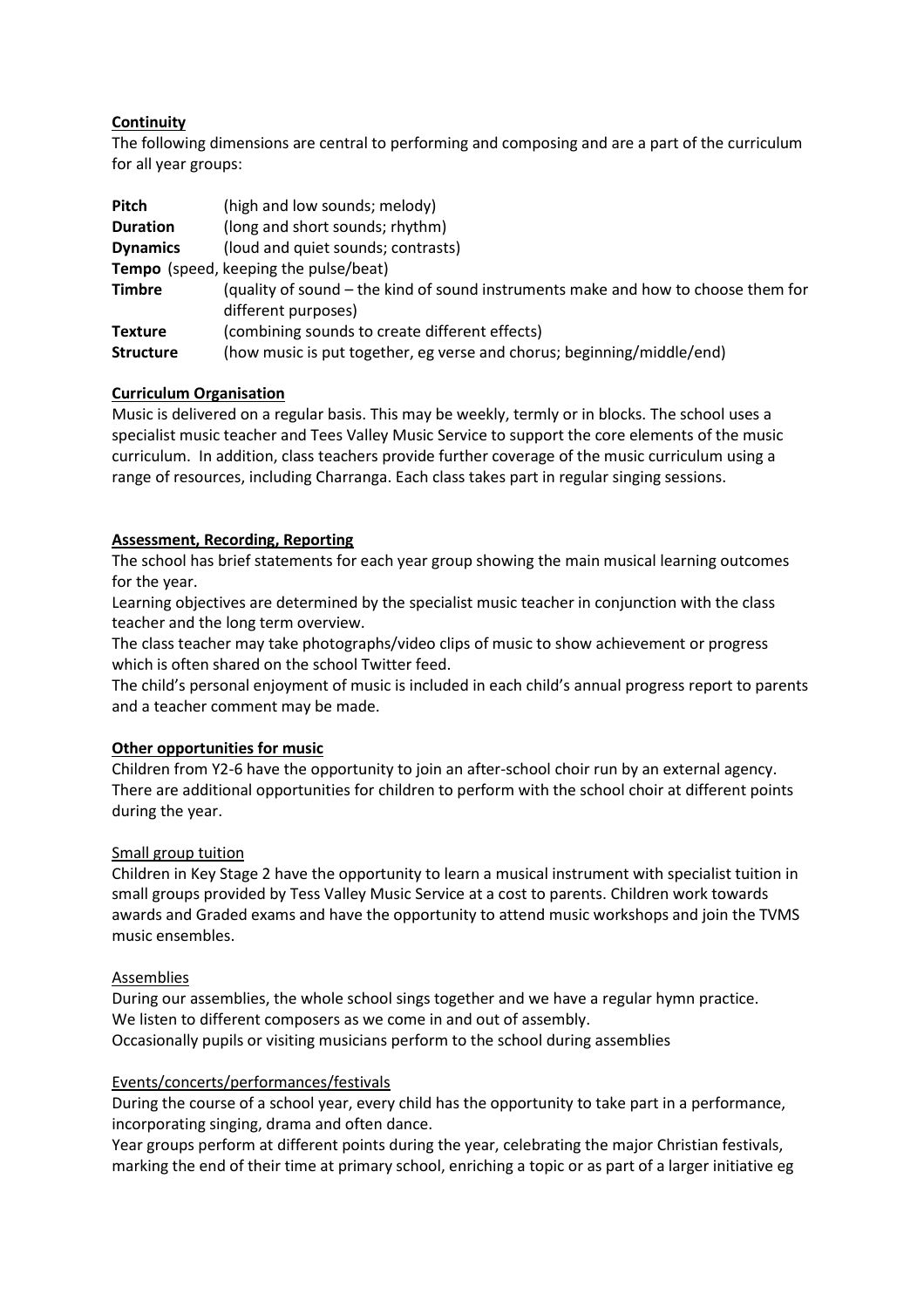with Tees Valley Music Service, CPN Music or the Sage. These provide opportunities for pupils to perform to their parents and other pupils.

Additionally, pupils who receive instrumental lessons have the chance to perform in school assemblies and workshop concerts with TVMS.

## Community links

School music can contribute greatly to the neighbouring community and the community can also contribute to the enrichment of music within the school.

The choir visits the local care home to sing Christmas carols. The school takes part in choir festivals and performances with other local primary schools and is often invited to perform at local events.

## Cross-curricular links

- $\triangleright$  Topic work and/or whole school projects eg Brazil, The Olympics
- $\triangleright$  Literacy: poetry, rhythm, storytelling, developing performing confidence
- $\triangleright$  Numeracy: Counting, pattern, sequencing
- $\triangleright$  History: Music/composers from different periods in history
- $\triangleright$  Geography: Music linked to different parts of the world, visiting musicians from different cultural backgrounds, Samba band lessons
- $\triangleright$  RE: music from different religions/festivals
- $\triangleright$  Dance/ Drama: Opportunities to combine music and movement. Music to accompany performances
- $\triangleright$  Science: making of instruments from different materials, how sounds are made, vibration of sound
- $\triangleright$  PSHE: working cooperatively in groups, explore and consider alternative ideas, listening to others, evaluating the performance of others

## **Equal Opportunities/Special Needs/Gifted and Talented (or Differentiation)**

As with all subjects, music is inclusive for all pupils regardless of their social and cultural background. If required individual pupils are supported by a TA and activities/resources are adapted for diverse learning needs.

Gifted and talented pupils are encouraged to take a lead in performances/group work/begin to learn a musical instrument. Musical activities are often open-ended and can involve participation at many levels.

#### **Resources**

The school has access to a variety of pitched and unpitched percussion instruments. There is also a class set of recorders and glockenspiels.

The school has a Clavinova which is used to support singing and music teaching.

The school owns a wide variety of published resources to support singing and percussion work. Additionally the school has a number of WordsonScreen resources for singing.

The school has access to 2Simple's music program and pupils can use the Garage Band app on the iPads.

Through CPN Music and TVMS, the school can access additional musical equipment if required. Most music resources are stored centrally. The subject leader is responsible for checking and ordering music resources and replacing broken or damaged instruments.

Music lessons take place in the classrooms and in the hall. Music tuition takes place in an available space.